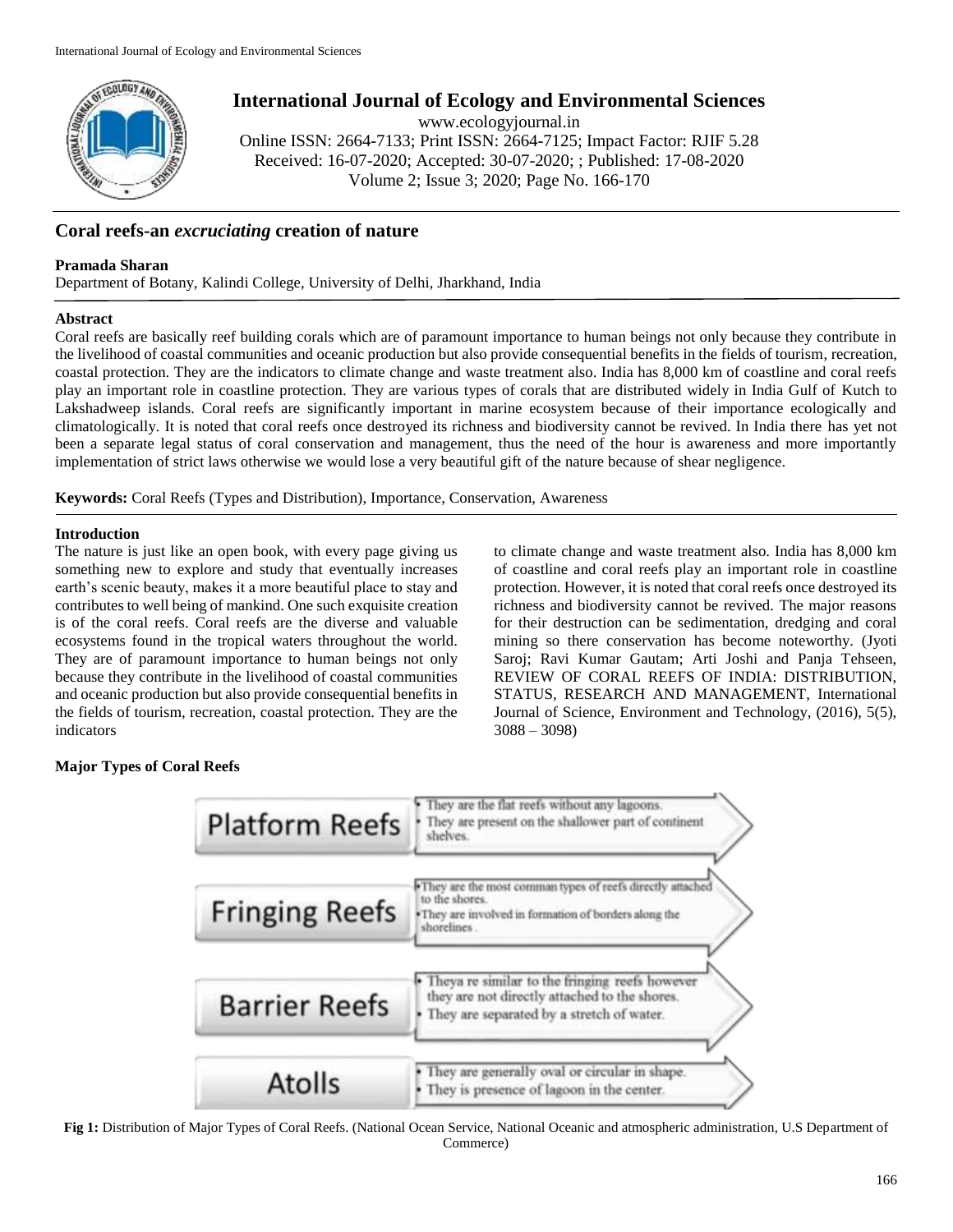# **Major Distribution of Coral Reefs in India**

The major areas in India where coral reefs are present basically includes:-



**Fig 2:** Distributions of Coral Reefs in Indian Coastline. (ESSO- Indian National Centre for Ocean Information Services, An Autonomous Body under the Ministry of Earth Sciences, Govt. of India)



**Fig 3:** Distributions of Coral Reefs in India. (ESSO- Indian National Centre for Ocean Information Services, An Autonomous Body under the Ministry of Earth Sciences, Govt. of India)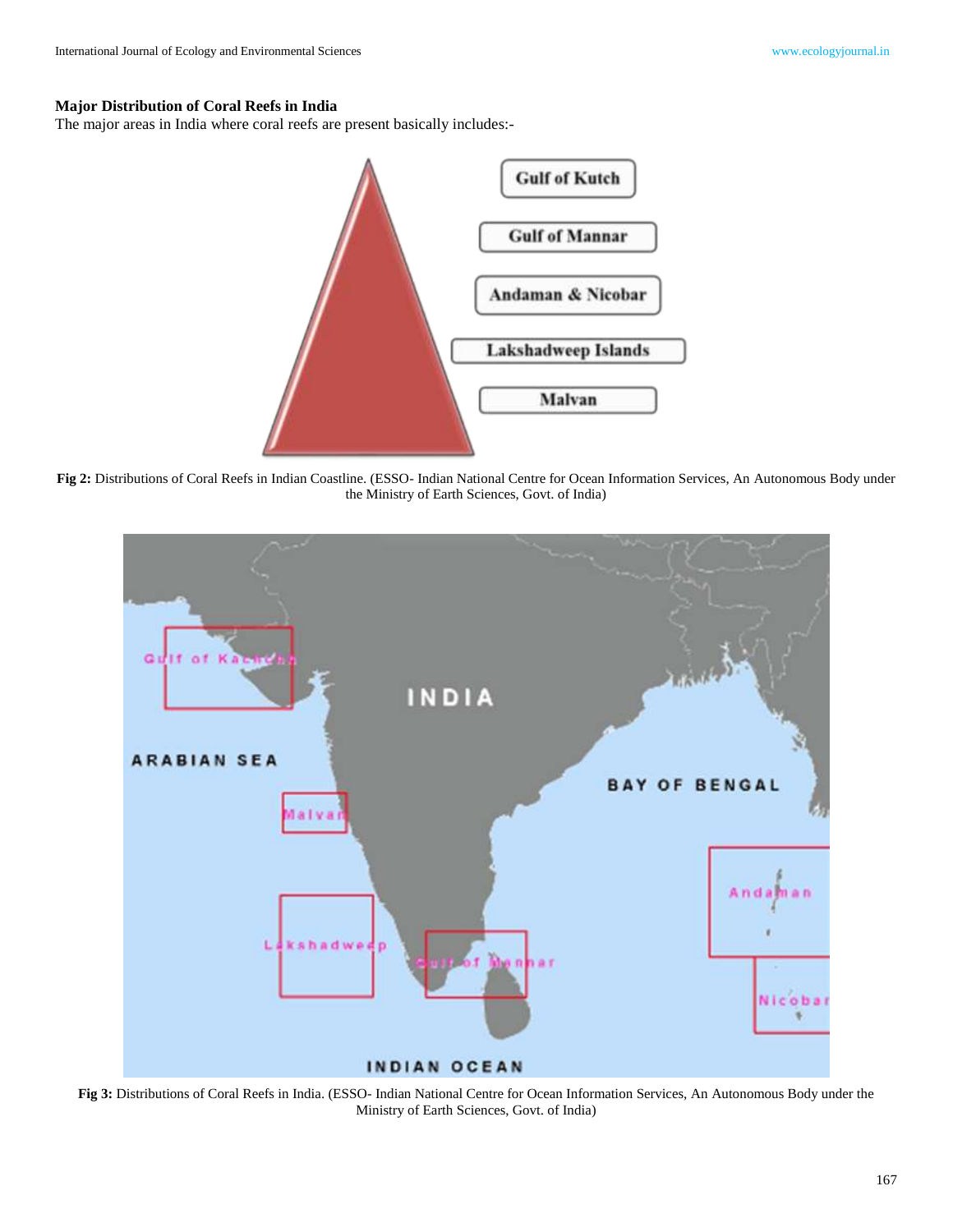The absence of coral reefs in Bay of Bengal is mainly attributed to the following reasons of massive amount of freshwater brought by the Ganges, Godavari and Krishna. The distribution of coral reefs in India

is estimated to about 2,347.9 sq km. (E.V. Muley, K. Venkataraman, J.R.B. Alfred, M.V.M. Wafar, Status of coral reefs of India, Proceedings 9th International Coral Reef Symposium, Bali, Indonesia 23-27 October 2000, Vol. 2)

| <b>Platform Reefs</b> | <b>Barrier Reefs</b>              | <b>Fringing Reefs</b>                                                   | <b>Atolls</b>           |
|-----------------------|-----------------------------------|-------------------------------------------------------------------------|-------------------------|
| • Gulf of Kutch       | • Andaman &<br>Nicobar<br>Islands | · Gulf of<br>Mannar<br>• Palk Bay<br>• Andaman &<br>Nicobar<br>Islandsz | · Lashadweep<br>Islands |

**Fig 4:** Distributions of types of Coral Reefs along the coastline of India. (Jyoti Saroj; Ravi Kumar Gautam; Arti Joshi and Panja Tehseen, REVIEW OF CORAL Reefs of India: Distribution, Status, Research and Management, International Journal of Science, Environment and Technology, (2016),  $5(5)$ ,  $3088 - 3098$ 

| Gulf of Mannar                                                                                                                                                                                                                                       |  |  |
|------------------------------------------------------------------------------------------------------------------------------------------------------------------------------------------------------------------------------------------------------|--|--|
| . Area occupied by reef and its associated features is 94.3 sq km.<br>. The comman genera of corals present are:- Acropora, Montipora & Porities.<br>Ornamental fishes like Chaetodontidae (Butterfly Fish), Amphiprion spp,<br>Holocentrus spp etc. |  |  |
| Malvan                                                                                                                                                                                                                                               |  |  |
| .The coral reefs present are:- Porites, Coscinaraea, Turbinaria, Favia &<br>Pseudosiderastrea.                                                                                                                                                       |  |  |
| Laksadweep Islands                                                                                                                                                                                                                                   |  |  |
| . The coral fauna consists about 105 species and 27 genera.<br>. The species present are Acropora spp, Pocillopora spp, Porities spp. There is<br>presence of massive blue coral Helipora coerulea, Millepora spp.                                   |  |  |
| Andaman & Nicobar Islands                                                                                                                                                                                                                            |  |  |
| . The fauna present here is quite diverse as compared to other parts of the<br>country.                                                                                                                                                              |  |  |

**Fig 5:** Examples of Coral Reefs present along the coastline of India. (E.V. Muley, K. Venkataraman, J.R.B. Alfred, M.V.M. Wafar, Status of coral reefs of India, Proceedings 9th International Coral Reef Symposium, Bali, Indonesia 23-27 October 2000, Vol. 2)

#### **Importance of Coral Reefs**

Coral reefs are significantly important in marine ecosystem because of their importance ecologically and climatologically. They are predominant ecologically because they are equivalent to the tropical rain forest in terms of species diversity and biological productivity in the Ocean. They help in the formation of essential habitats, fisheries and livelihoods. Coral reefs provide accurate records of seasonal climate variability of many remote tropical oceans. (ESSO- Indian National Centre for Ocean Information Services, An Autonomous Body under the Ministry of Earth Sciences, Govt. of India). According to the report provided by The National Coral Reef Monitoring Program (NCRMP) showcases that each year coral reef contributes about 30 million U.S dollar to the world economics. It is also reported that the

species present in and around coral reefs help in the medical industry as well to form medication for various diseases like cancer, human bacterial infection, arthritis etc. However, about 1 to 8 million species are undiscovered in and around coral reefs thus their conservation is predominantly important. The relation of coral reefs and other species of marine environment is very interesting. The relation between sharks and coral reefs is quite unique as corals provide ecologically favorable environment for the sharks however the counter benefit still remains unclear. (Leonie Sophia van den Hoek, Emad K. Bayoumi, Importance, Destruction and Recovery of Coral Reefs, IOSR Journal of Pharmacy and Biological Sciences (IOSR-JPBS), (2017), 12(2), 59-63)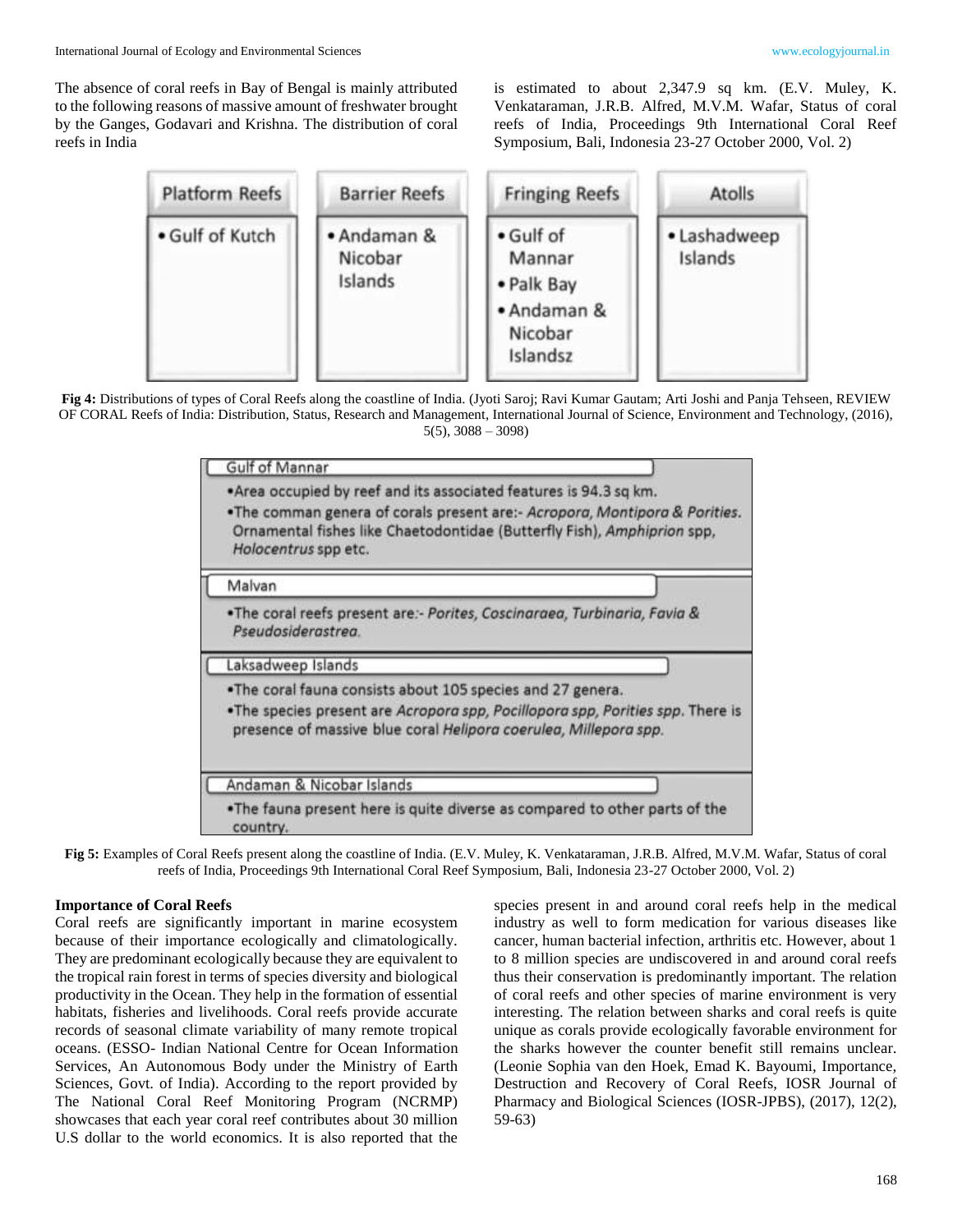#### **Conservation of Coral Reefs**



**Fig 4:** Main reasons for destruction of Coral Reefs.



**Fig 5:** Summary of Coral Reef Conservation using technical tools. (A Wenger, GN Ahmadia, JG Álvarez-Romero, M Barnes, J Blythe, J Brodie, JC Day, HE Fox, D Gill, NA Gomez, GG Gurney, KE Holmes, SD Jupiter, JB Lamb, S Mangubhai, E Matthews, K Matthews, RL Pressey, L Teneva, A Tewfik, S Wells, E Darling, Coral Reef Conservation Solution-Scape White Paper, Wildlife Conservation Society, NY, USA, (2017) [6].